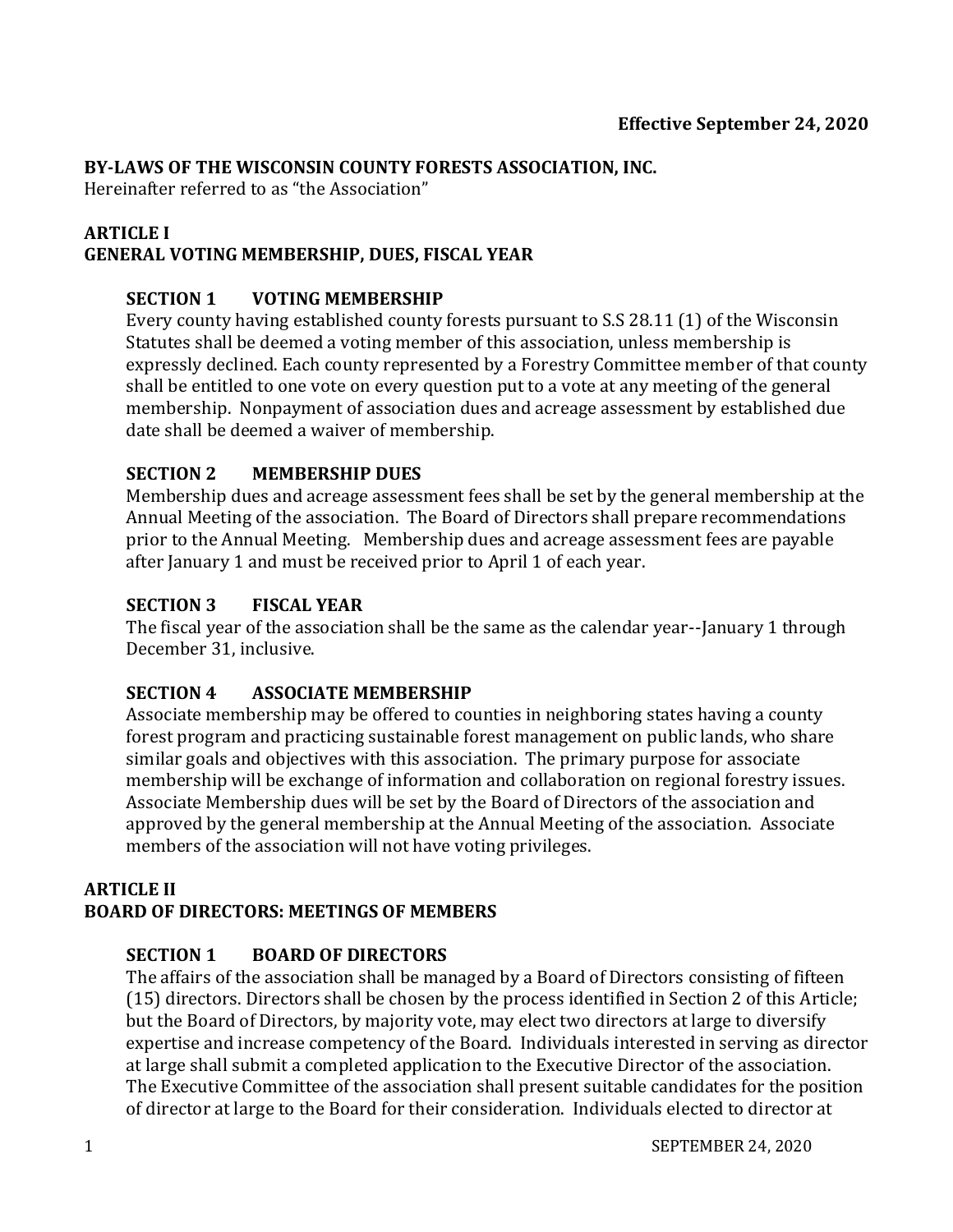large positions shall serve in that capacity for a period of two years. Such directors at large shall have the same powers and privileges as the other directors, except they shall not be permitted to hold the office of President or Vice-President of the association. Successful candidates applying for the position of director at large may reapply for subsequent terms of service.

#### **SECTION 2 SELECTION OF DIRECTORS; MEETINGS OF MEMBERS**

For purposes of election to the Board of Directors, the State of Wisconsin shall be divided into five (5) districts described below:

- 1. Area I Consisting of the following counties: Marinette Forest Oconto Florence Langlade
- 2. Area II Consisting of the following counties: Vilas Taylor Oneida Price Lincoln
- 3. Area III Consisting of the following counties: Iron Bayfield Ashland Douglas
- 4. Area IV Consisting of the following counties: Sawyer Polk Washburn Barron Burnett Rusk Chippewa
- 5. Area V Consisting of the following counties:

| Clark      | Marathon | Adams  |
|------------|----------|--------|
| Eau Claire | Juneau   | Monroe |
| Jackson    | Wood     | Vernon |

In each of the districts described above,  $\theta$  in conjunction with the Annual Meeting of the association, there shall be held in each even numbered year a joint meeting of the counties within each district as represented by the duly designated members of the County Forestry Committees as established by the respective County Boards pursuant to S.S. 28.11 (3)(a) of the Wisconsin Statutes.

The purpose of said meeting in each of the five (5) districts shall be to elect three (3) County Forestry Committee members from within the district to serve as a Director of the association and to transact such other business as may come before the meeting. All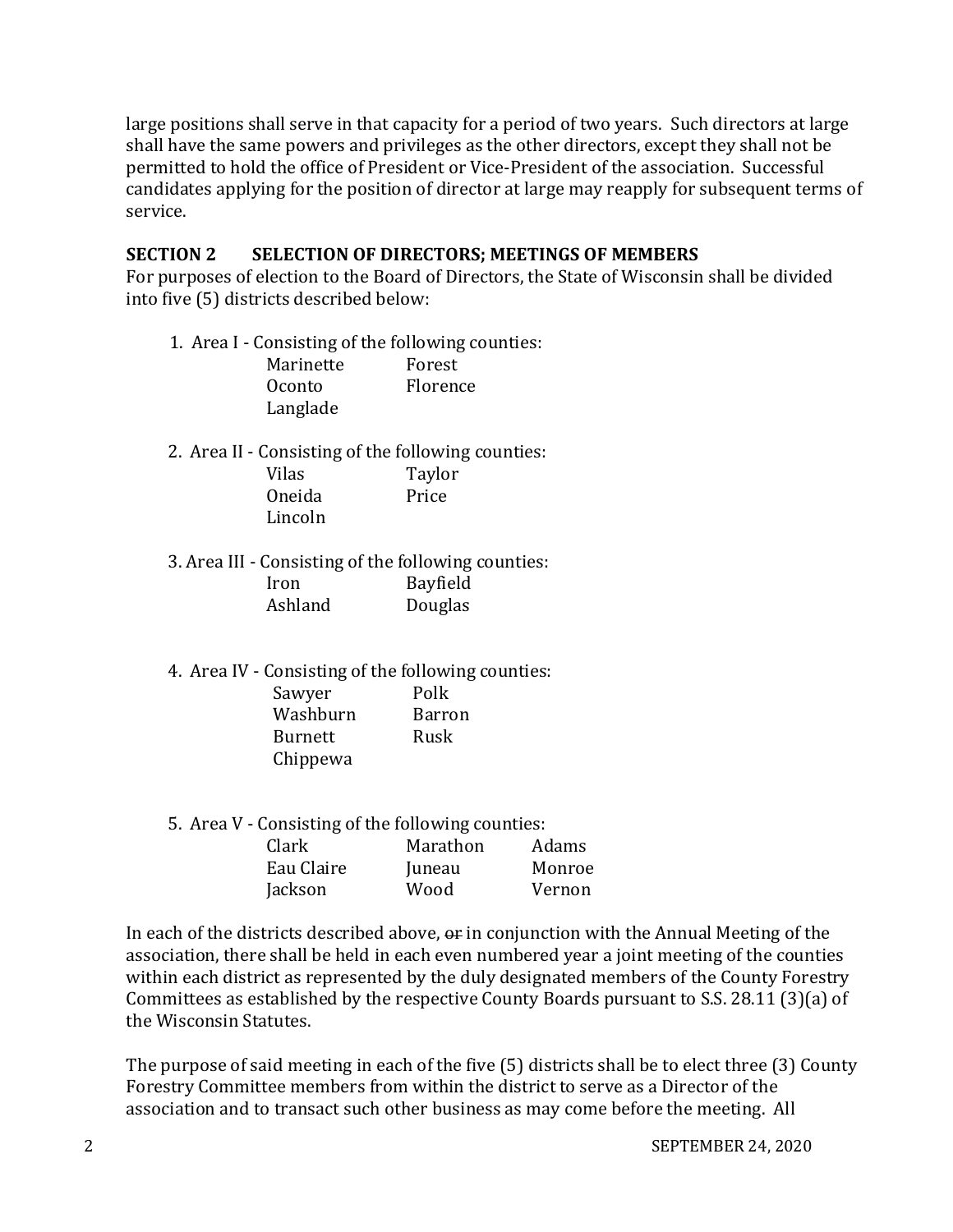elections shall be for a period of two (2) years. Directors shall be elected singly, with a majority vote of the counties voting being necessary for election of said Director. Each county shall be entitled to only one vote, regardless of the number of members present. In the event vacancies occur on the Board of Directors within a given district due to lack of interest or unwillingness of County Forestry Committee members to serve, the Board of Directors may, by a majority vote, elect County Forestry Committee members from outside said district to serve in the vacant position(s).

The President or Secretary shall call an Annual Meeting of the association membership. The meeting shall be held in September and at such time and place as shall be designated by the President or Secretary and set forth by written notice, given by the Secretary to each member of the association at his/her last known address, at least fifteen (15) days prior to the meeting; provided, however, that any member may waive notice of any meeting, either in advance of, during or subsequent to such meeting. The purpose of the Annual Meeting of the membership shall be to transact such business as may come before the meeting. Each county shall be entitled to only one vote at meetings of the general membership, regardless of the number of members present.

# **SECTION 3 REGULAR MEETINGS OF THE BOARD OF DIRECTORS**

The meeting of the Board of Directors for the purpose of electing officers and for the transaction of such other business as may come before the meeting shall be held in conjunction with the Annual Meeting of the association in each even numbered year subsequent to election of Board members from each District. Other regular meetings shall be held at such time and place as may be designated by the President of the Board of Directors from time to time.

# **SECTION 4 SPECIAL MEETINGS OF THE BOARD OF DIRECTORS**

Special meetings of the Board of Directors may be called for any purpose at any time by the President, and shall be called by the President upon the request, in writing, of any five (5) directors. Notice of the time and place of all special meetings of the Board of Directors shall be given by the Secretary to each director and may be given by depositing such notice at any post office or in any United States mail box in the State of Wisconsin not less than seven (7) days before the time appointed for such meeting, addressed to each director at his/her address as the same may appear on the books of the association; provided, however, that any director may waive notice of any meeting, either in advance of, during or subsequent to such meeting. In addition, notice may be delivered by either E-mail or FAX, provided the Secretary keeps a confirmation that the E-Mail or FAX was received by the recipient.

# **SECTION 5 QUORUM**

Nine (9) members of the Board of Directors shall constitute a quorum; but less than a quorum meeting at any time pursuant to notice shall have power to adjourn from time to time until a quorum shall be present.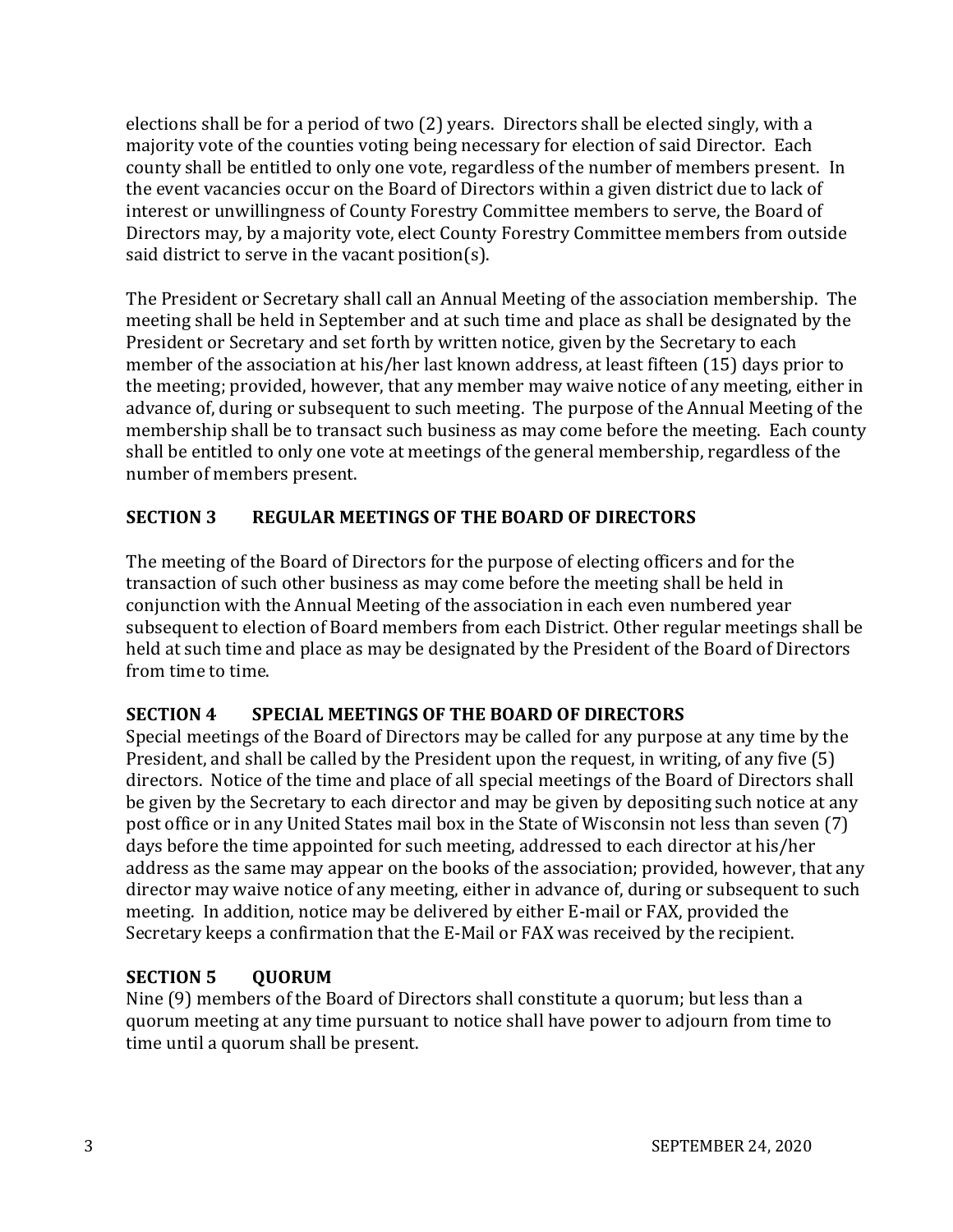### **SECTION 6 POWERS**

The Board of Directors shall have the care and management of the property, affairs and business of the association.

The Board of Directors shall also have powers, in addition to all others lawfully vested in them:

- (a) To purchase or otherwise acquire, lease, sell, convey, transfer or assign any property, rights, interests or privileges of the association, upon such terms and conditions, and for such price as such Board sees fit.
- (b) To elect or appoint assistants to the general officers, and to employ such servants and agents upon such terms and conditions as said Board sees fit, with power to remove or suspend any of the same, or all or any of the said general officers of the association, and said Board may delegate to any officer of the association by resolution, or to any committee of its members, all or any of the powers stated in this section, or any part of such powers.
- (c) To authorize the borrowing of money for corporate purposes, as in the discretion of said Board seems fit, and for that purpose to execute or cause to be executed in the name of the association such bills, notes or other evidences of debt as may be expedient; and to pledge, mortgage or otherwise hypothecate the property both real and personal, of the corporation, to secure payment of such corporate indebtedness.
- (d) To create any necessary committees and define their functions. The members of such committees need not be members of the Board of Directors.

### **SECTION 7 ORGANIZATION OF MEETINGS AND ORDER OF BUSINESS**

The President, and in his/her absence the Vice-President, shall preside at meetings of the Board of Directors and at all meetings of the entire membership, with the Secretary to act as Secretary at said meetings; but in the absence of either or any of such officers, their functions may be performed by any member of the Board selected by those present. The regular order of business shall be:

- (1) Call of the roll;
- (2) Reading of minutes of previous meetings;
- (3) Reports of officers and committees;
- (4) Unfinished business;
- (5) New business.

All meetings of the association, or its Board of Directors, shall be conducted under "Robert's Rules of Order.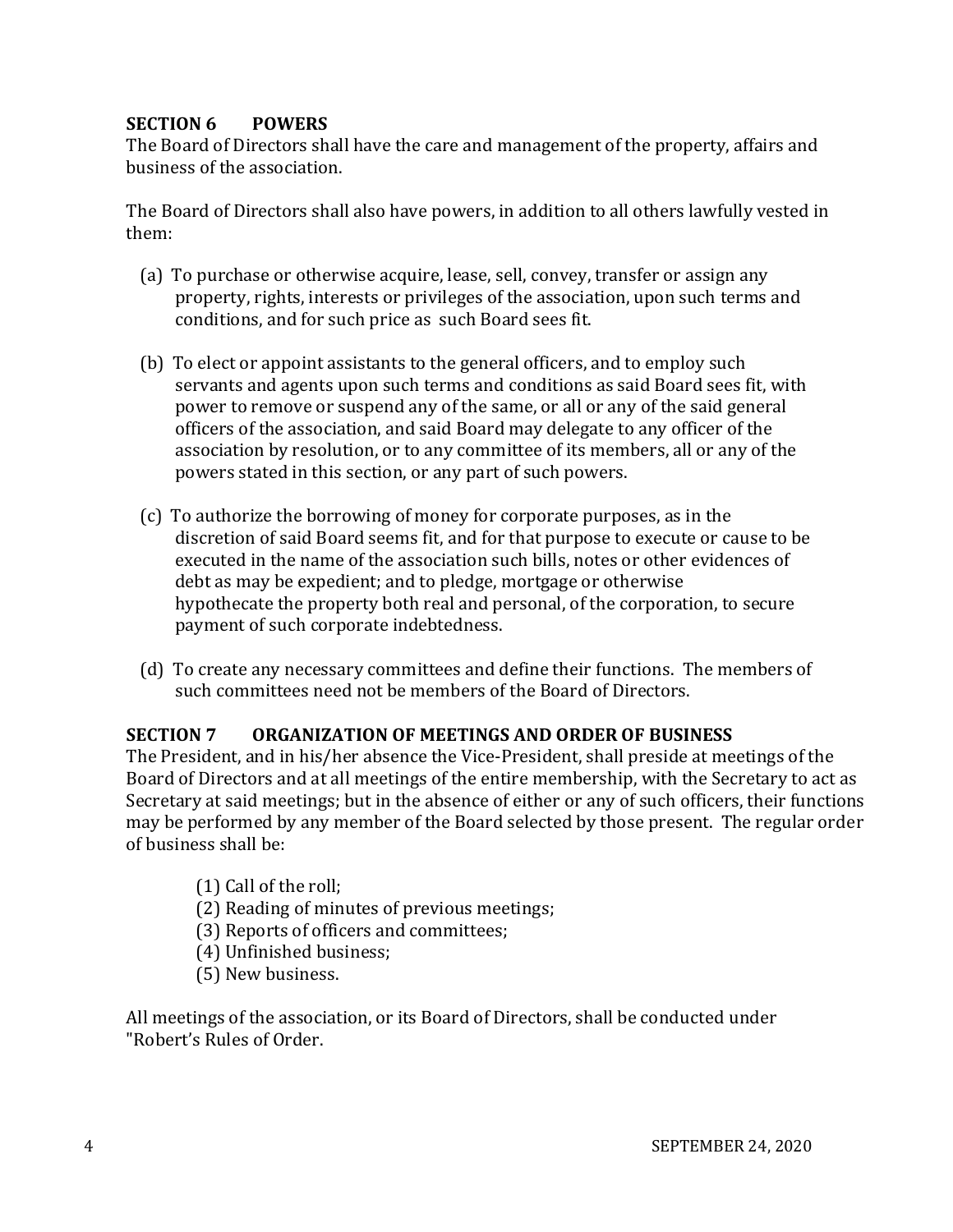## **SECTION 8 FILLING OF VACANCIES**

A vacancy on the Board of Directors, from any cause whatsoever, shall be filled by election by the Board of a successor from the district which, as a result of the vacancy, is deprived of equal representation on the Board. The person so elected shall serve until the next meeting of the members of the County Board Committees, described in Section 2 of this Article. Vacancies in director at large positions may filled by the Board of Directors through the process defined in Section one (1) of this ARTICLE at any time the Board deems fit.

#### **ARTICLE III OFFICERS**

# **SECTION 1 PRINCIPAL OFFICERS; ELECTION**

The principal officers of the association shall be President, Vice- President, Secretary and Treasurer. The officers shall be elected by the process defined in Section 2 of ARTICLE II. The officers shall be elected from among the Directors except the Executive Director of the association shall serve as Secretary.

# **SECTION 2 TERMS OF OFFICE**

The officers shall hold office for two (2) years and until their respective successors are elected. The term of office of any officer shall be terminated by his/her death, resignation or loss of his/her seat on their respective County Forestry Committee and his/her term of office may be terminated by a vote of a majority of the members of the Board of Directors present at any regular or special meeting whenever in their judgment the best interests of the association will be served thereby.

## **SECTION 3 FILLING OF VACANCIES**

A vacancy in any office may be filled until the next succeeding election by the affirmative vote of a majority of the Directors present at any regular or special meeting of the Board of Directors.

## **SECTION 4 PRINCIPAL DUTIES**

The principal duties of the officers shall be as follows:

(a) The President shall preside at all meetings of the Board of Directors and generally perform all duties usually incumbent upon such office. He/She is the Chief Executive Officer of the association, charged with its general supervision and management, subject to the control of the Board of Directors; with the execution of contracts, deeds, leases, conveyances, and instruments generally on behalf of the association. He/She shall counter-sign evidences of indebtedness, and other documents required to be signed by the Secretary or Treasurer; and shall perform such other duties as may from time to time be prescribed by these by-laws or delegated to him/her by the Board of Directors.